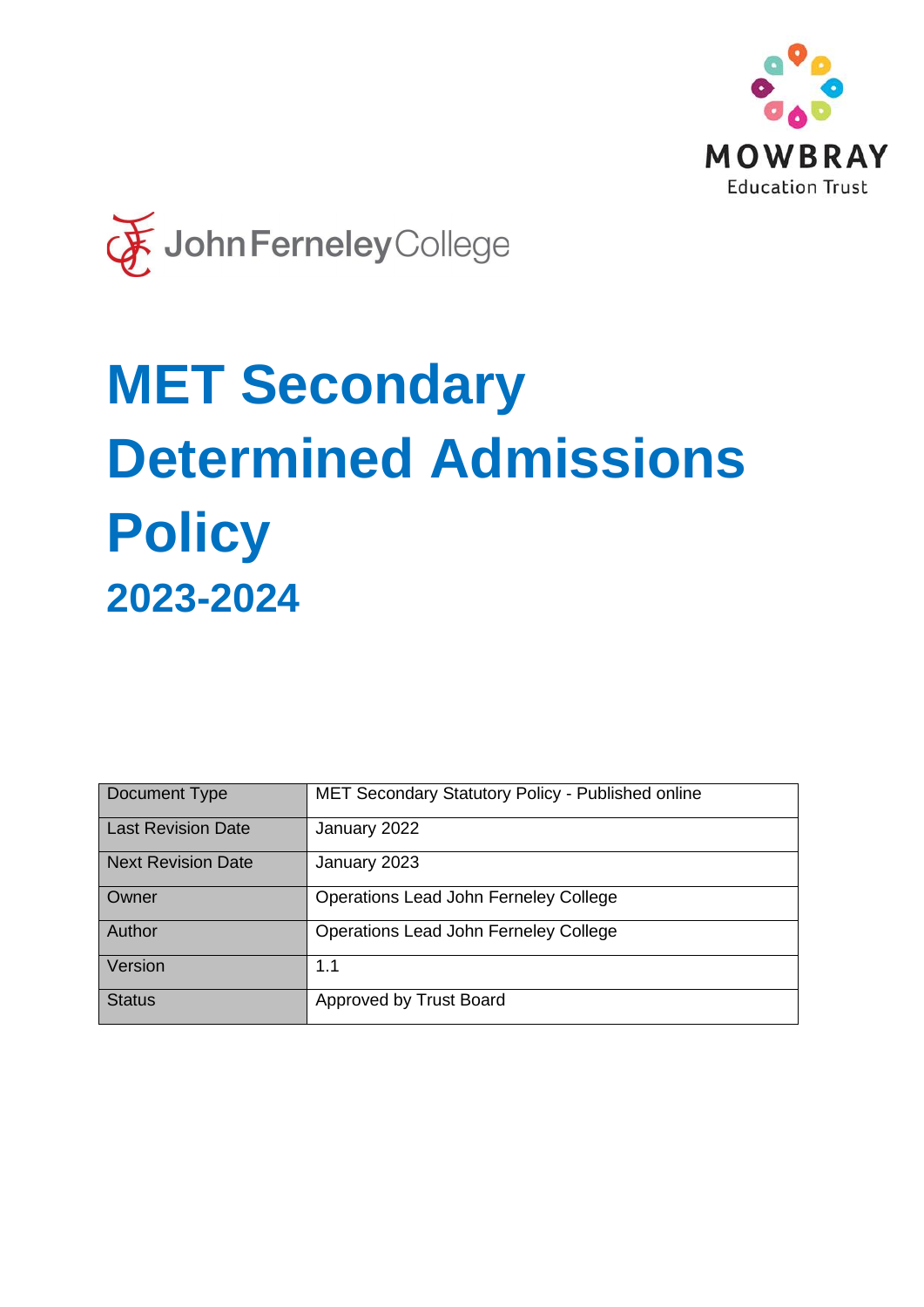**This policy will operate for entry from September 2023 admissions and mid-term applications during the 2023/24 academic year, and for subsequent years until further notice.**

#### **This policy applies to John Ferneley College**

The Pupil Admission Number for year 7 intake at the school is 220.

#### **First Time Admissions**

John Ferneley College as required will participate fully with the Local Authority (LA) Co-ordinating Transfer Scheme. This means parents must apply through the LA online system **[https://www.leicestershire.gov.uk/education-and-children/schools-colleges-and](https://www.leicestershire.gov.uk/education-and-children/schools-colleges-and-academies/school-admissions)[academies/school-admissions](https://www.leicestershire.gov.uk/education-and-children/schools-colleges-and-academies/school-admissions)** or using the LA's common application form. The application forms must be completed and submitted or returned by the national closing date (31st October).

### **Late Applications**

Any applications received after the closing date will be accepted but considered only after those received by the closing date. You are therefore encouraged to ensure that your application is submitted on time. All supplementary information i.e. medical consultant letters to proof of change of address, remains the parent's responsibility to supply.

## **Applications during the School Year**

John Ferneley College has engaged the services of the LA to co-ordinate mid-term applications. This is because the LA's online systems operate 24/7, and through school holidays at **[https://www.leicestershire.gov.uk/education-and-children/schools-colleges-and](https://www.leicestershire.gov.uk/education-and-children/schools-colleges-and-academies/school-admissions/apply-to-move-school)[academies/school-admissions/apply-to-move-school](https://www.leicestershire.gov.uk/education-and-children/schools-colleges-and-academies/school-admissions/apply-to-move-school)**. If John Ferneley College has a space, the LA will offer the place. If there are more applications than places, the LA will rank the applications based on the John Ferneley College oversubscription criteria and will inform parents of outcomes accordingly.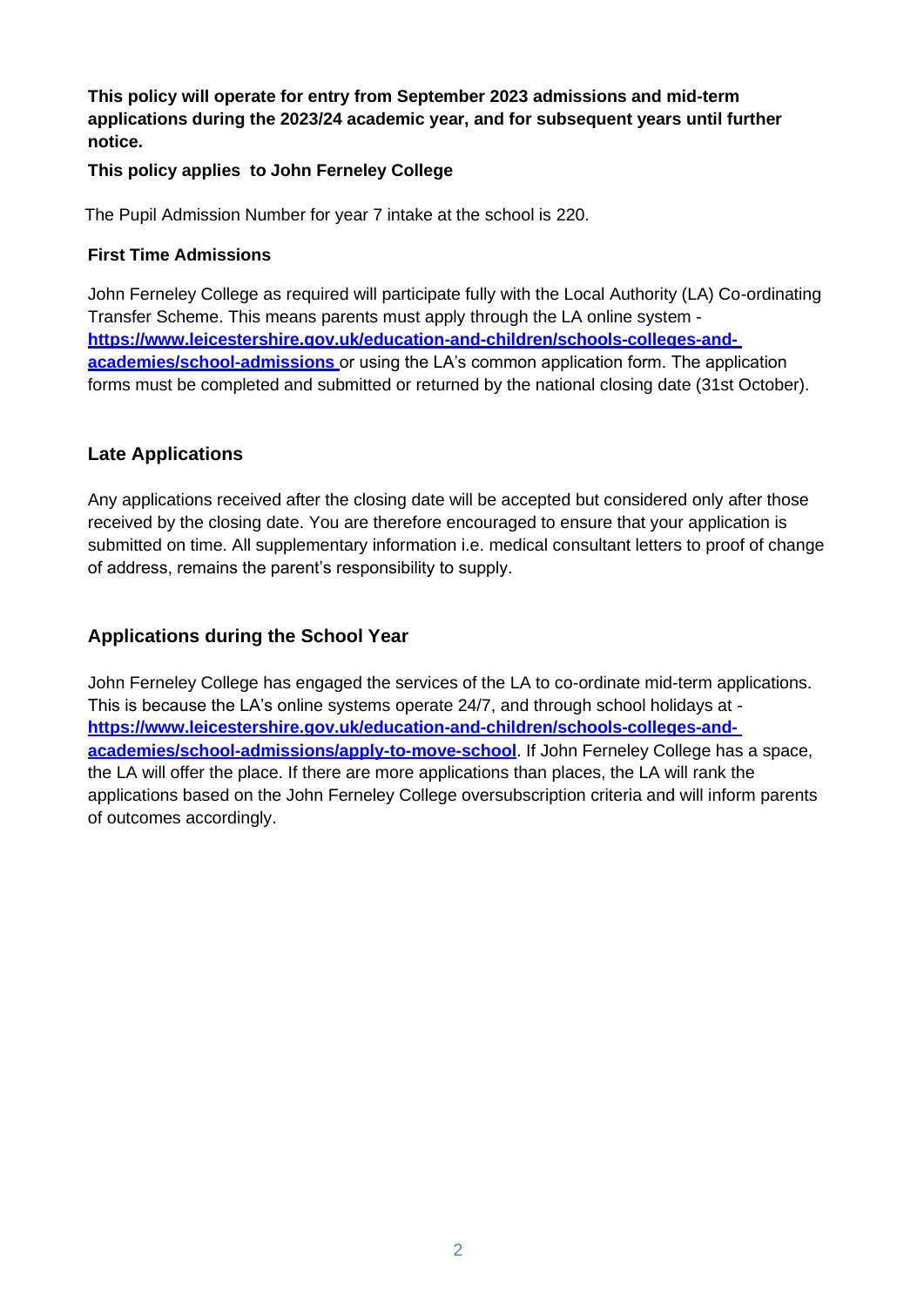## **Oversubscription Criteria**

Children who have a Statement of Special Educational Needs that name John Ferneley College will be admitted even if the school is full.

If there are too many requests for John Ferneley College, priority will be given to children whose parents applied on time, in the following order (see note a below):

|                 | <b>Criteria</b>                                                                                   | <b>Notes</b>                                                                                                                                                                                                                                                                                                                                                                                                                                                                                                                                                                                                                                                                                                                             |
|-----------------|---------------------------------------------------------------------------------------------------|------------------------------------------------------------------------------------------------------------------------------------------------------------------------------------------------------------------------------------------------------------------------------------------------------------------------------------------------------------------------------------------------------------------------------------------------------------------------------------------------------------------------------------------------------------------------------------------------------------------------------------------------------------------------------------------------------------------------------------------|
| 1 <sup>st</sup> | Children who are looked after and<br>those children who were previously<br>looked after children. | A 'looked after child' is a child who is (a) in the care<br>of a local authority, or (b) being provided with<br>accommodation by a local authority in the exercise<br>of their social services functions (see the definition<br>in Section 22(1) of the Children Act 1989) at the<br>time of making an application to a school.<br>Previously looked after children are children who<br>were looked after but ceased to be so because<br>they were adopted (or became subject to a<br>residence order/child arrangement order or special<br>guardianship order). Or children who appear (to<br>the admissions authority) to have been in state<br>care outside of England and ceased to be in state<br>care as a result of being adopted |
| 2nd             | Pupils who will have an older<br>brother or sister attending the same<br>school at the same time. | The term "brother or sister" includes step siblings,<br>foster siblings, adopted siblings and other children<br>living permanently at the same address.                                                                                                                                                                                                                                                                                                                                                                                                                                                                                                                                                                                  |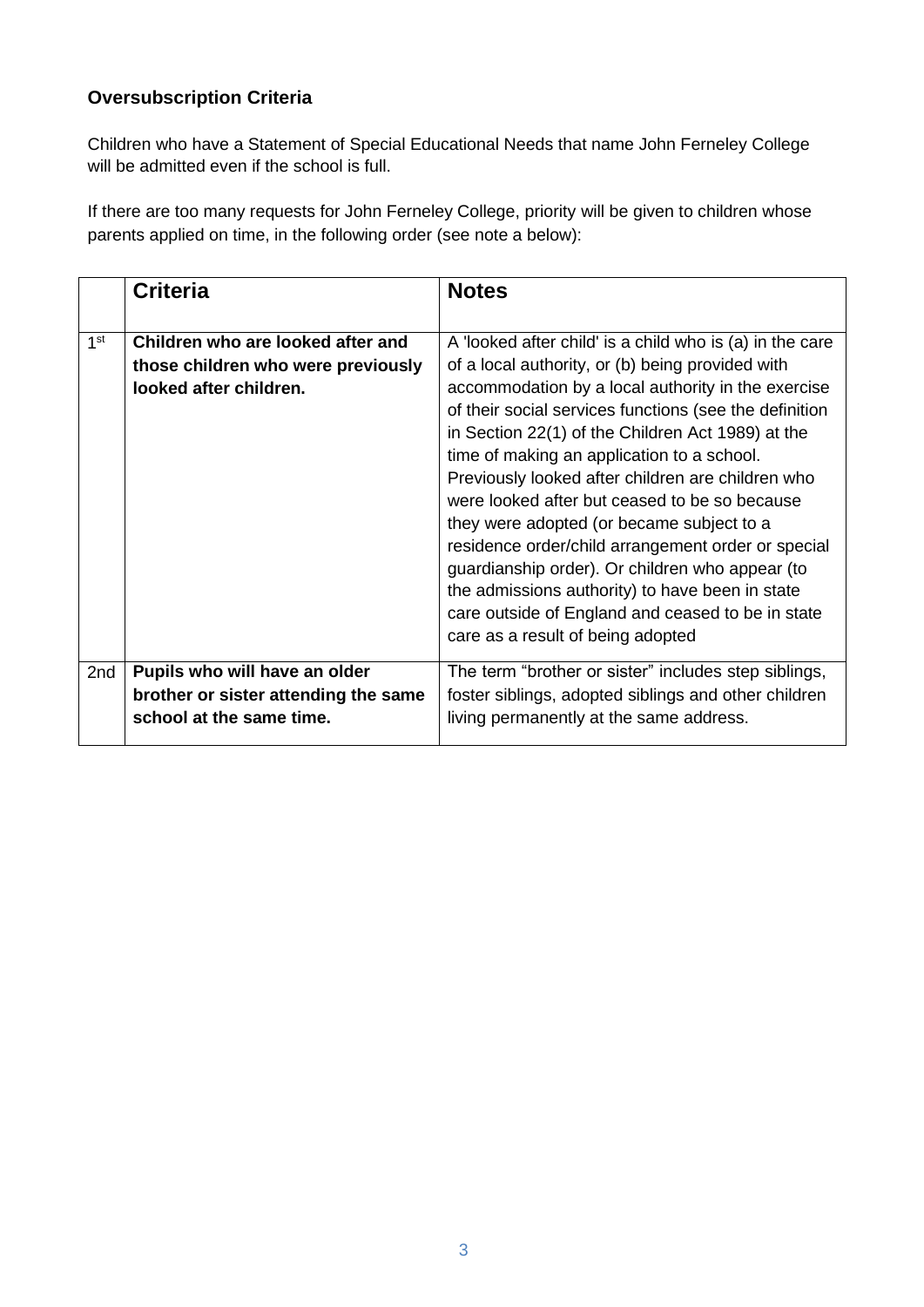| 3 <sup>rd</sup> | Pupils who have a serious medical    | If criterion 3 is used, professional supporting                                                                                                                             |  |  |  |
|-----------------|--------------------------------------|-----------------------------------------------------------------------------------------------------------------------------------------------------------------------------|--|--|--|
|                 | condition or exceptional social or   | documentation from the Lead Professional (e.g. a                                                                                                                            |  |  |  |
|                 | domestic needs that make it          | letter from a Doctor or Social Worker) must be                                                                                                                              |  |  |  |
|                 | essential they attend the school     | supplied to define the need and must be submitted                                                                                                                           |  |  |  |
|                 | requested. (Professional             | with the application for a school place. The                                                                                                                                |  |  |  |
|                 | documentation confirming the         | following list are the areas that are considered                                                                                                                            |  |  |  |
|                 | situation must be submitted with the | exceptional:                                                                                                                                                                |  |  |  |
|                 | application).                        |                                                                                                                                                                             |  |  |  |
|                 |                                      | Crown Servants (children of UK Service Personnel<br>(UK armed forces) provided the application is<br>accompanied by an official letter that declares a<br>relocation date). |  |  |  |
|                 |                                      | Children subject to Child Protection Plans.                                                                                                                                 |  |  |  |
|                 |                                      | Hard to Place children – who fall under the Fair<br>Access Protocol.                                                                                                        |  |  |  |
|                 |                                      | Parents suffering domestic violence (This is<br>dependent on documentary evidence by a lead<br>professional).                                                               |  |  |  |
|                 |                                      | Each case will be assessed on its individual merits.                                                                                                                        |  |  |  |
|                 |                                      |                                                                                                                                                                             |  |  |  |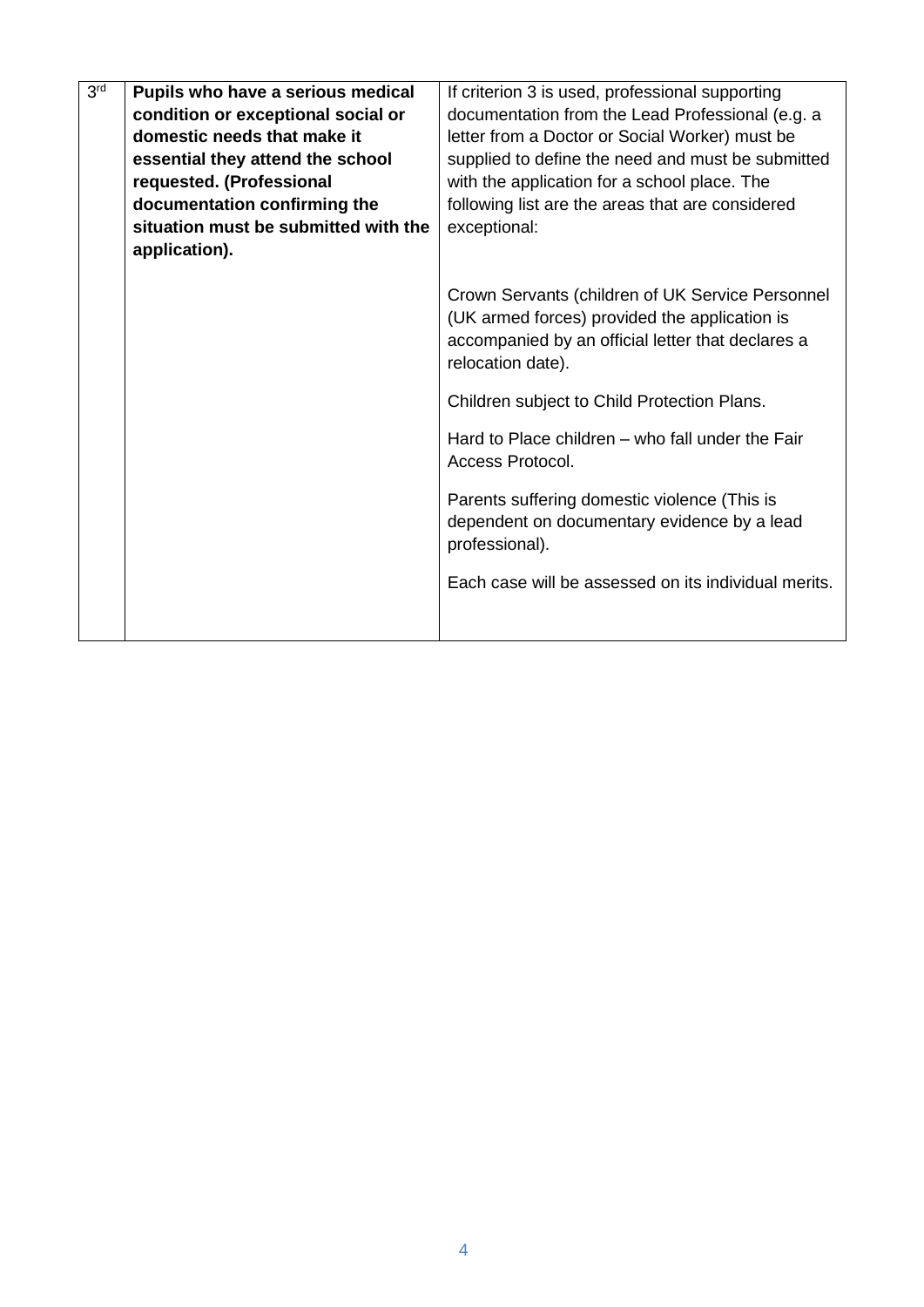| 4 <sup>th</sup> | Pupils enrolled at a named feeder<br>school that is part of the Mowbray<br><b>Education Trust, at the point of</b><br>application.     | Named feeder primary schools that are part of the<br>Mowbray Education Trust, as at 1st September<br>2021, are:<br>Ab Kettleby<br>Brownlow (Melton Mowbray)<br>The Grove (Melton Mowbray)<br>Sherard (Melton Mowbray)<br>Somerby                                                                                                                                                                                                                     |
|-----------------|----------------------------------------------------------------------------------------------------------------------------------------|------------------------------------------------------------------------------------------------------------------------------------------------------------------------------------------------------------------------------------------------------------------------------------------------------------------------------------------------------------------------------------------------------------------------------------------------------|
| 5 <sup>th</sup> | <b>Pupils of John Ferneley College</b><br>staff.                                                                                       | Where the member of staff has been employed at<br>John Ferneley College for two or more years at the<br>time at which the application for admission to the<br>school is made, or the member of staff is recruited<br>to fill a vacant post for which there is a<br>demonstrable skill shortage.                                                                                                                                                      |
| 6 <sup>th</sup> | Pupils who live in the catchment<br>area.                                                                                              | A child's home address is the residential property<br>that is the child's only or main residence at the time<br>of application. Where the parent/guardian/carers of<br>the child have separated, the home address of the<br>child will be regarded as the address at which the<br>child sleeps for the majority of weekdays.<br>Where residency is split between parents 50:50 the<br>applicant can choose which address they wish to<br>apply from. |
| 7 <sup>th</sup> | Pupils enrolled at a named feeder<br>school that is not part of the<br><b>Mowbray Education Trust, at the</b><br>point of application. | Named feeder primary schools that are not part of<br>the Mowbray Education Trust, as at 1st September<br>2022 are:<br><b>Asfordby Captains Close</b><br>Asfordby Hill<br><b>Buckminster</b><br>Frisby<br>Old Dalby<br>Scalford<br>Swallowdale<br><b>St Francis</b><br>St Mary's (Melton Mowbray)<br>Wymondham                                                                                                                                        |
| 8 <sup>th</sup> | Pupils living nearest to the school<br>measured in a straight-line distance<br>(home to school front gate).                            | Measurement of distance is in a straight line from<br>the centre point of the property to the school's main<br>designated front gate, using a computerised<br>mapping system (Geocoding). Where there is equal<br>distance then lots will be drawn supervised by an<br>independent officer.                                                                                                                                                          |

**Note a**) Combinations of the above criteria are used in priority order. Where the computerised system throws up an equality of distance for more than one child (who do not have the same home address) the final tie breaker will be by drawing lots.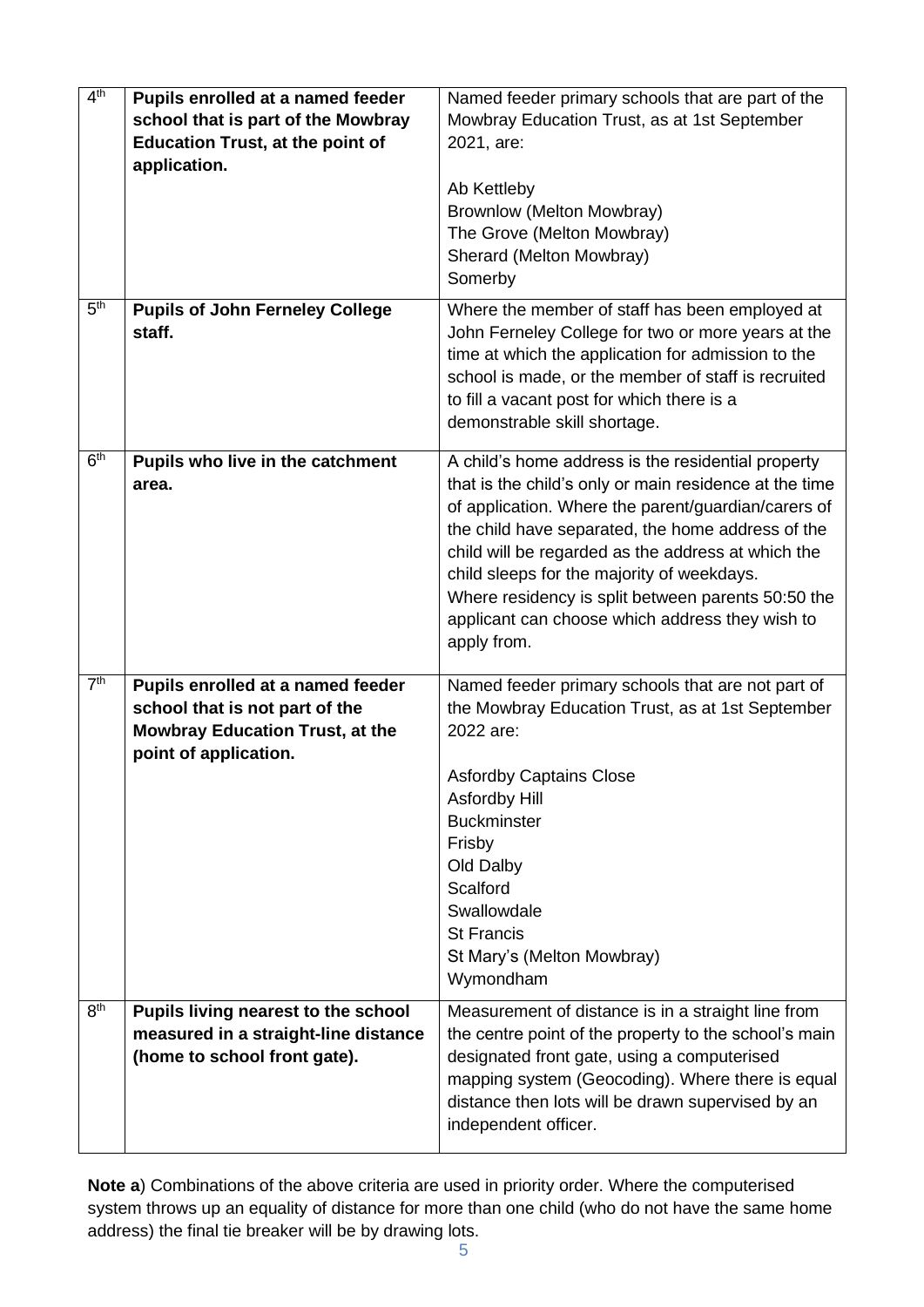#### **Applications for places outside chronological age group**

For children in established non chronological cohorts parents must inform the LA admissions department via email that their intention is to apply for a place within their chosen school a year later than the child's chronological age. Discussions between the Primary and Secondary transition leads should confirm the need for deferral of admission and agreed by the Secondary school subject to the usual admission criteria. An application for a secondary school place should be made by parents/carers in the admission window of the established cohort the pupil is a part of.

The Trust reserves the right to consider each case on an individual basis.

#### **Oversubscription (OSL 'Waiting') List**

Parents whose children have been refused a place John Ferneley College will automatically be added to the John Ferneley College's OSL (waiting) list. The OSL for admission will remain open until the end of the Autumn Term in the admission year.

The OSL is ranked using the oversubscription criteria listed above. The OSL may change, this means that a child's OSL position during the year could go 'up' or 'down'. The OSL makes no distinction between on time or late applications.

## **Appeals**

If your child has been refused a place at the John Ferneley College, you retain the statutory right to appeal. John Ferneley College has engaged the services of the Local Authority (LA) to conduct all our appeals. Therefore, you can appeal using the LA's 'Notice of Appeal' available through **[https://www.leicestershire.gov.uk/education-and-children/schools-colleges-and](https://www.leicestershire.gov.uk/education-and-children/schools-colleges-and-academies/school-admissions/appeal-a-school-place)[academies/school-admissions/appeal-a-school-place](https://www.leicestershire.gov.uk/education-and-children/schools-colleges-and-academies/school-admissions/appeal-a-school-place)**. The LA will arrange the appeal on behalf of the governors to be heard by an independent panel, whose decision is binding on all parties.

## **Fraudulent Information**

If the allocation of a place has been made on the basis of fraudulent or intentionally misleading information, the governors reserve the right to withdraw the place.

## **Fair Access Protocol**

John Ferneley College will participate fully with the LA's *Fair Access Protocol* in order to make sure that the most vulnerable children are offered a place at a suitable school as quickly as possible. This includes admitting children above the published admission number of a school that is already full.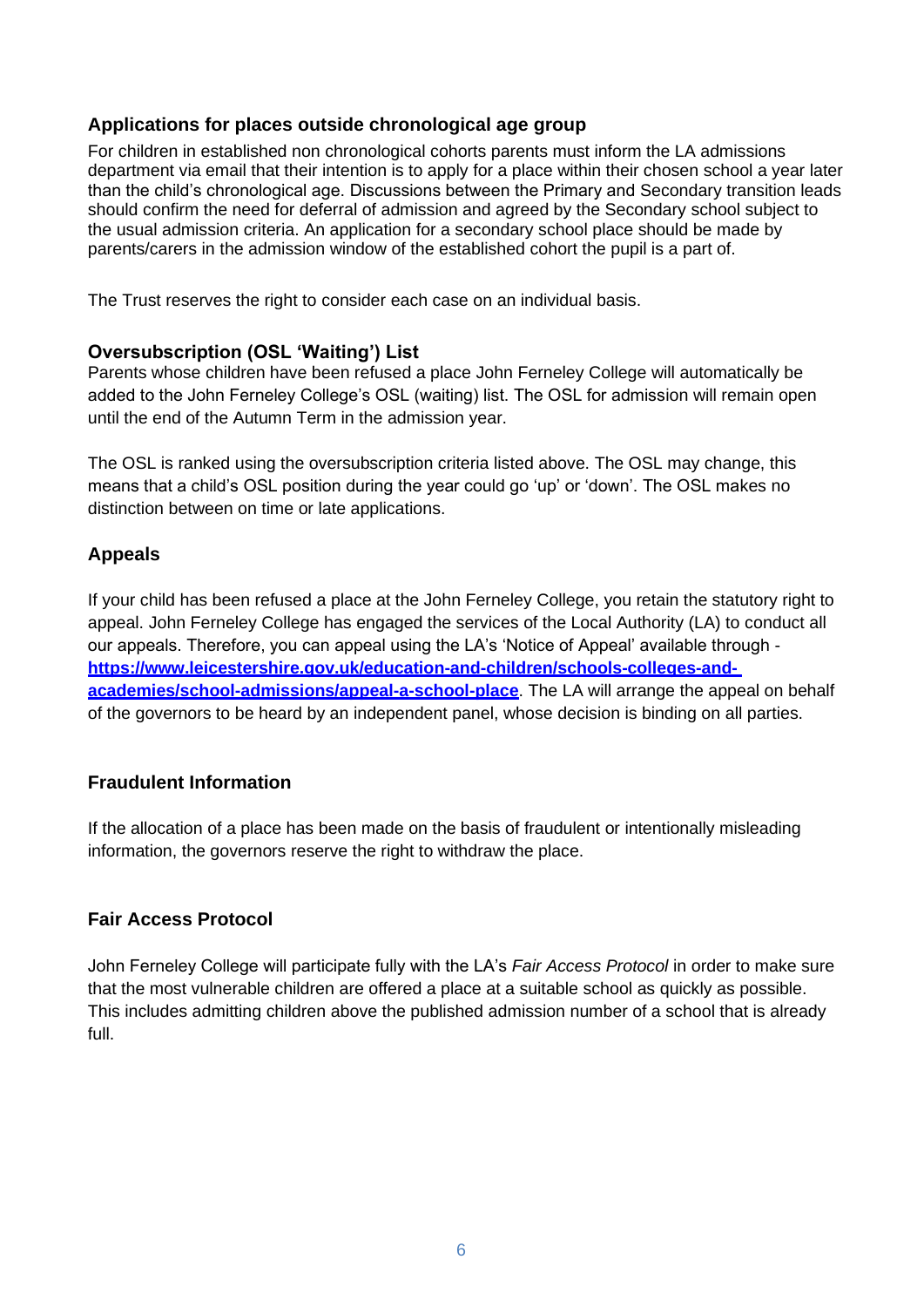## **Catchment Area**

#### **School Catchment Map: John Ferneley College**



7